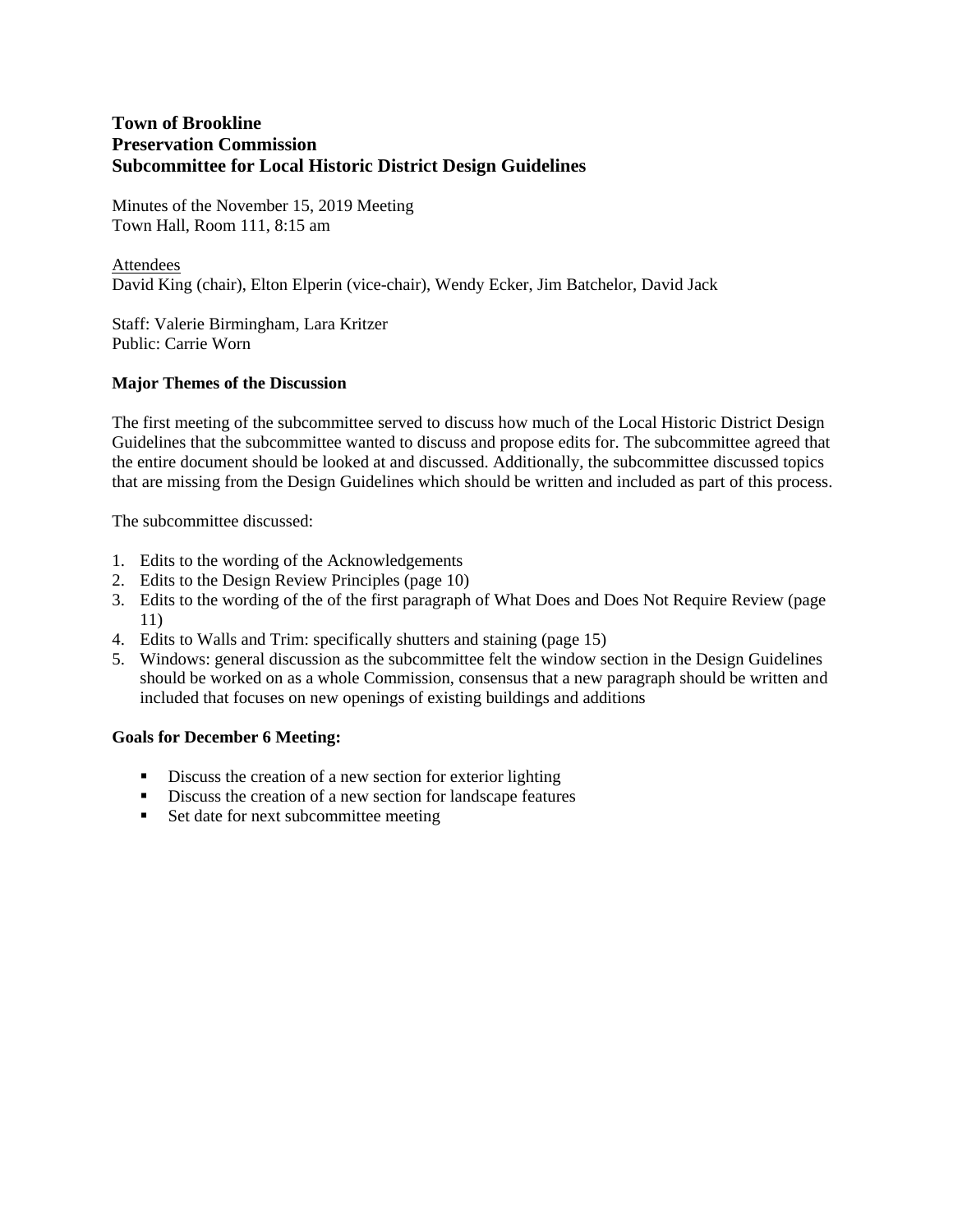Minutes of the December 6, 2019 Meeting Town Hall, Room 111, 8:15 am

### Attendees

Elton Elperin (vice-chair), Elizabeth Armstrong, Jim Batchelor, Wendy Ecker, David Jack, Rick Panciera

Staff: Valerie Birmingham, Lara Kritzer, Tina McCarthy

Public: Dennis DeWitt, John Carpenter

## **Major Themes of the Discussion – Exterior Lighting and Landscape Fixtures**

Lighting

- The Concord Local Historic District Design Guideline section on Lighting was used as an example of how lighting is reviewed in other local historic districts which could be revised and focused for Brookline's districts. The illustration on Page 40 was referenced as a possible example to include in the guidelines.
- 22 Irving Street was listed as an example of a residence with too many fixtures throwing out too much light.
- Members generally supported developing design guidelines that addressed the fixtures to be used and not the type or color of the light itself.
- Mr. De Witt stated that gas lights were installed in Brookline by 1850. There are early photos of this public lighting available.
- There was discussion as to whether the historic districts, or Brookline as a whole, have a dedicated interest in remaining darker.
- Members discussed the need for driveway lighting, how much was necessary and how driveways should be lit.
- Members would like to see the design guidelines outline the principles that the Commission would like to see promoted within the historic districts.
- The question was raised as to whether the Commission would ever approve lighting fixtures that did not look old/historic.

Landscape Fixtures

- Recent trends have led to new applications for exterior kitchens and permanent outdoor landscape fixtures. There is a question as to whether the design guidelines should directly address these elements.
- It was suggested that built in exterior appliances should be discouraged, particularly those encased in stone surrounds
- The question was raised as to whether these elements should be discouraged or banned in the historic districts, where the line would be drawn and could there be areas where these items could be installed and not be intrusive to the neighborhood.

 $\bullet$ General Design Guidelines

> Mr. De Witt stated that illustrations had been eliminated from the design guidelines in the past due to an issue with applicants fixating on replicating the illustrations too closely.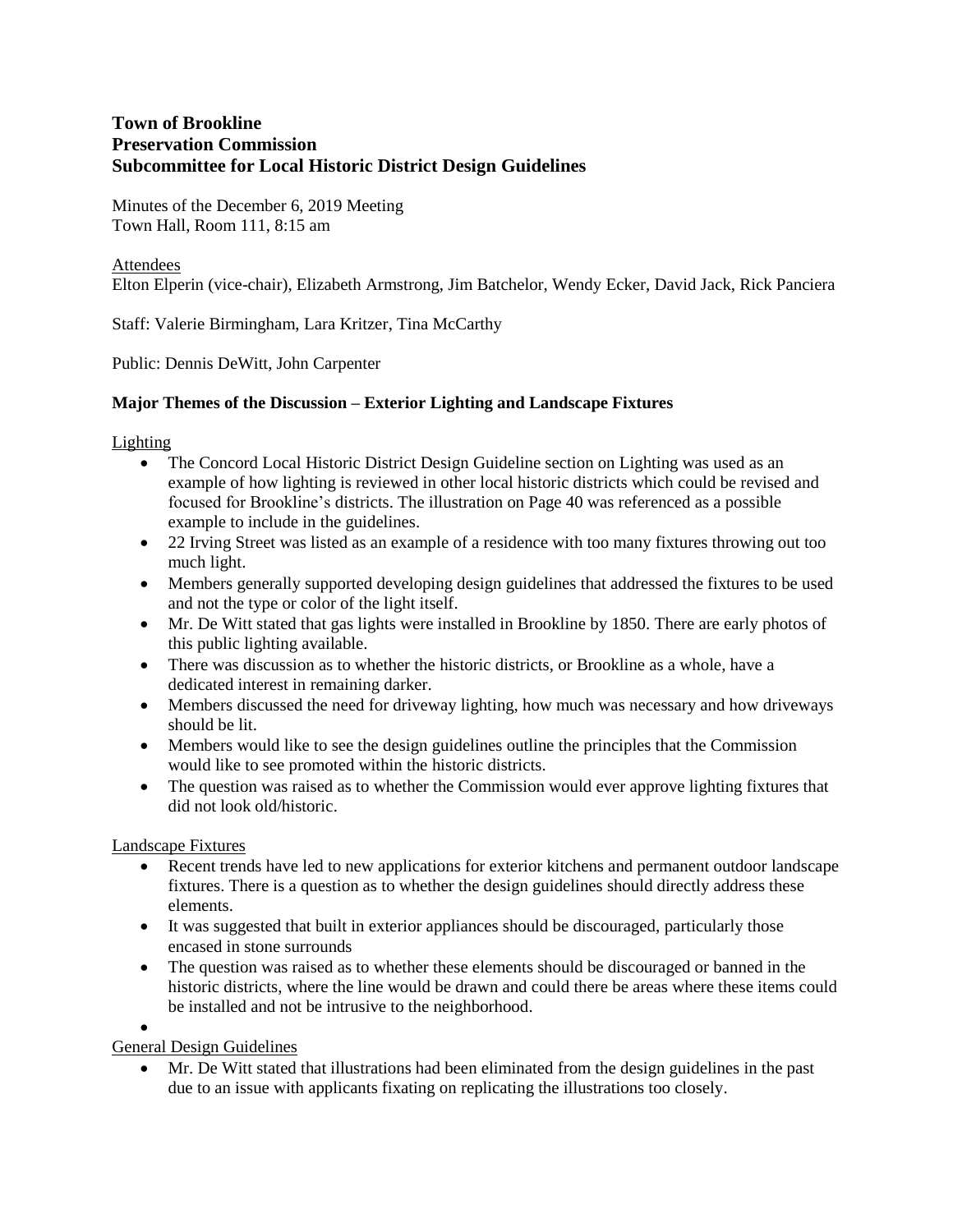- Members agreed that the purpose of the design guidelines is to explain the principles behind these elements and how they should emphasize the historic aspects of the house.
- Members considered developing a checklist for applicants to use when considering large projects to make sure that elements such as condensers, electric and gas meters, vents, etc. are considered and applied for.
- Before passing any changes, Members agreed that these sections should be reviewed by Town Counsel.

### **Additional Research Requested:**

- History of exterior lighting what did early lighting look like and when did it become common on residential structures?
- What are the specifications that the Town uses to relamp/replace fixtures
- Question to MHC are there any other regulations on permanent exterior landscape fixtures that they know of?
- Are Cambridge and Boston lhds also experiencing these types of applications? It was noted that South Boston is having a similar issue with roof decks.
- Staff asked to develop a general list of criteria for review of these elements from other communities if possible.
- What exterior lighting is required/allowed in Cambridge?

### **Goals for December 20 Meeting:**

- Window discussion
- Scheduled for Room 111 at 8:15 AM.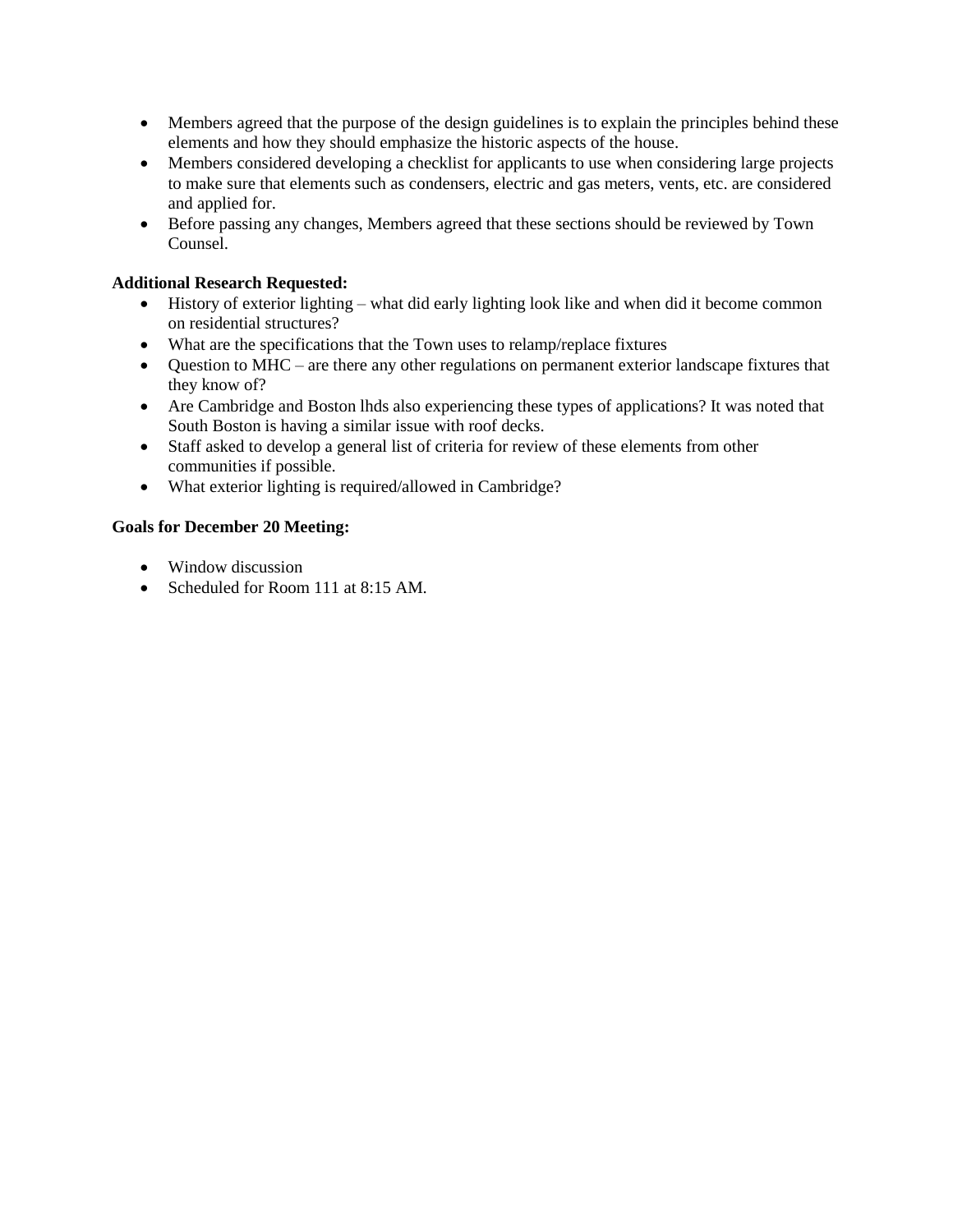Minutes of the December 20, 2019 Meeting Town Hall, Room 111, 8:15 am

### Attendees

David King (chair), Elton Elperin (vice-chair), Elizabeth Armstrong, Jim Batchelor, Wendy Ecker, David Jack

Staff: Valerie Birmingham, Lara Kritzer, Tina McCarthy

Public: Dennis DeWitt, John Carpenter, Diana Post

### **Major Themes of the Discussion – Windows**

- A question was raised as to whether the Commission wanted to consider allowing double-pane windows to be installed on homes within the Districts. The recent application at the corner of Cypress and Walnut was reviewed – in this case, the Commission did allow double pane windows on the rear façade of a one-story ell in place of ca. 1990 double-pane windows.
- General agreement of those present that single-pane windows should be required for windows in the original/main body of the house, but that later addition could have the option to use doublepane windows.
- Members discussed the decisions made at 11 Copley Road and 51 Abbottsford. In both cases, existing double-pane replacement windows were proposed to be replaced with new double-pane windows. The windows were approved for Abbottsford but not for Copley, where the dimensions of the windows were also proposed to be altered.
- In general, the Commission still prefers to see single pane windows used with a storm window.
- The logic behind this requirement is to encourage the preservation/retention of original historic fabric. Members discussed the merits of requiring homeowners to maintain the original design of windows when the original fabric is missing or too damaged to be repaired, particularly in those cases where homeowners were proposing to replace an inappropriate vinyl window with a more appropriate wood window. Members agreed that
- $\bullet$

#### **Additional Research Requested:**

#### **Goals for January 3 Meeting:**

- Continue Window discussion
- Scheduled for Room 111 at 8:15 AM.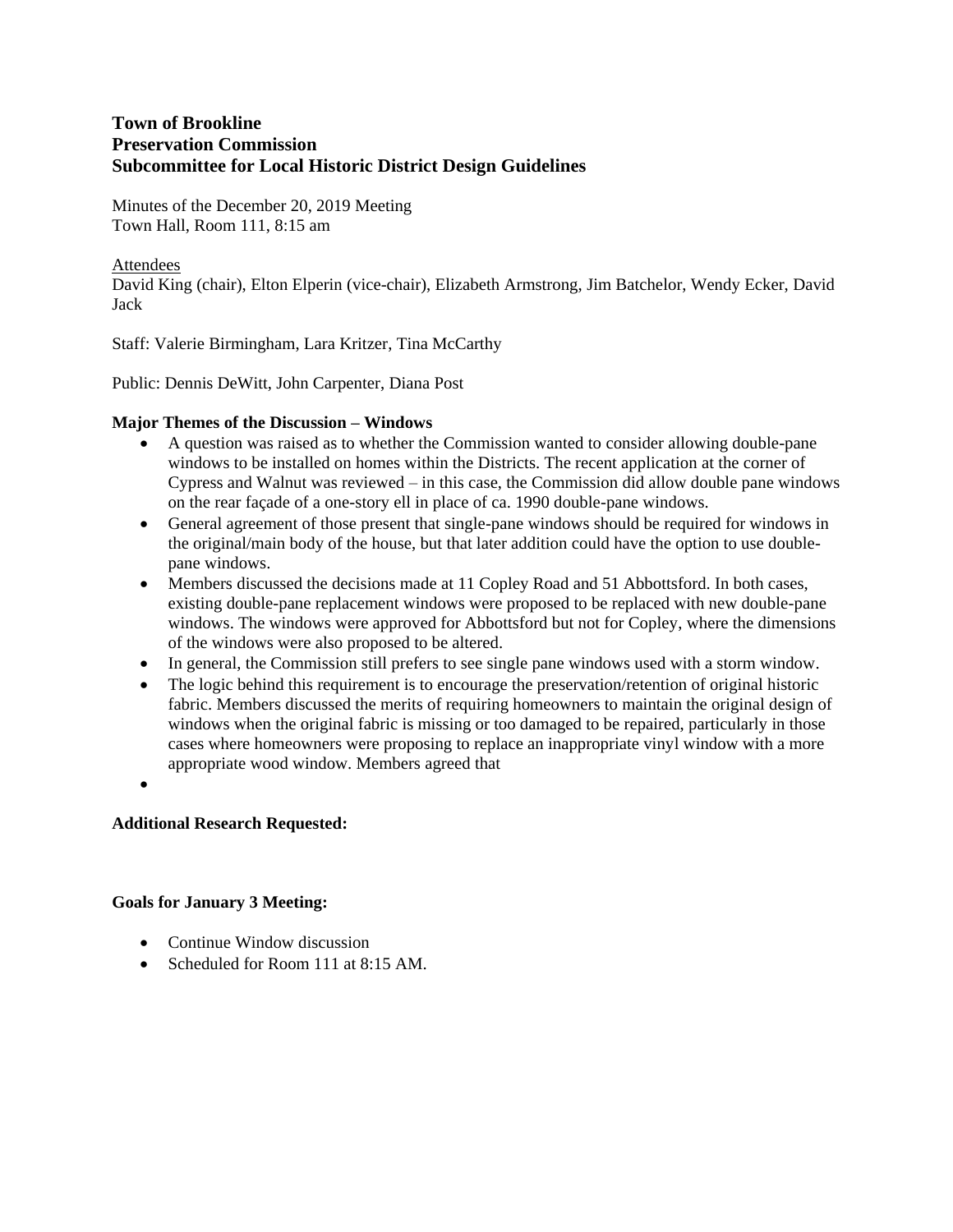Minutes of the January 3, 2020 Meeting Town Hall, Room 111, 8:15 am

### Attendees

David King (chair), Elton Elperin (vice-chair), Wendy Ecker, David Jack, Richard Panciera

Staff: Valerie Birmingham, Lara Kritzer, Tina McCarthy

Public:

### **Major Themes of the Discussion – Steel Windows**

- The Commissioners discussed alternative materials to steel windows including Hope, Tempest, Marvin and Graham, specifically aluminum. If aluminum was considered the dimensions should be reviewed to ensure a match.
- The Commissioners discussed single pane versus insulated, as well as issues with interior storm panels that were seen in Cottage Farm
- Mr. King suggested the Commission allow double pane for steel windows, but the widths need to be decided upon. A recommendation was for applicants to submit photographs of their current steel windows with dimensions shown (by holding tape measure), in order to compare to proposed.
- The Commissioners discussed that there should be no changes for wood windows.

#### **Additional Research Requested:**

- How well can the dimensions of replacement windows match original steel windows
- Look into the thickness of the replacement glass

#### **Goals for January17 Meeting:**

- Gutters
- Scheduled for Room 111 at 8:15 AM.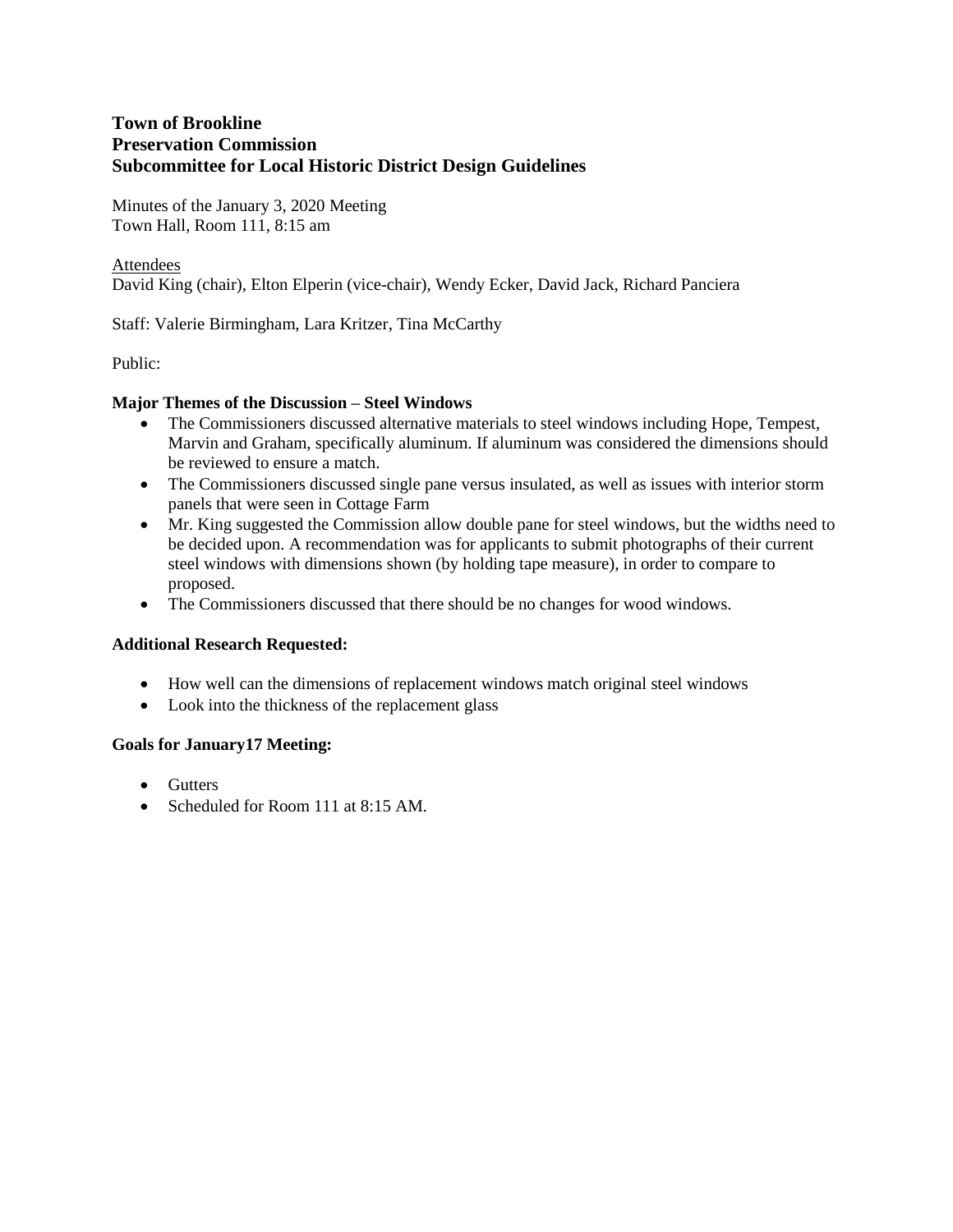Minutes of the January 17, 2020 Meeting Town Hall, Room 111, 8:15 am

# **Major Themes of the Discussion – Stucco, lighting, and gutters**

- Discussion that a new section should be added in the guidelines specifically for lighting
- The Commissioners thought that when mortar repairs are requested with a Non App application, a mock up should be requested on a case by case basis
- Discussion of allowing fiberglass or composite gutters, and a sample should be requested
- New guideline specific to masonry should be that chimneys should be rebuilt with full dimensional brick and not with veneer
- New guideline regarding walls that they should be appropriate and not capped

# **Goals for January 31 Meeting:**

- Gutters and fences/walls
- Scheduled for Room 111 at 8:15 AM.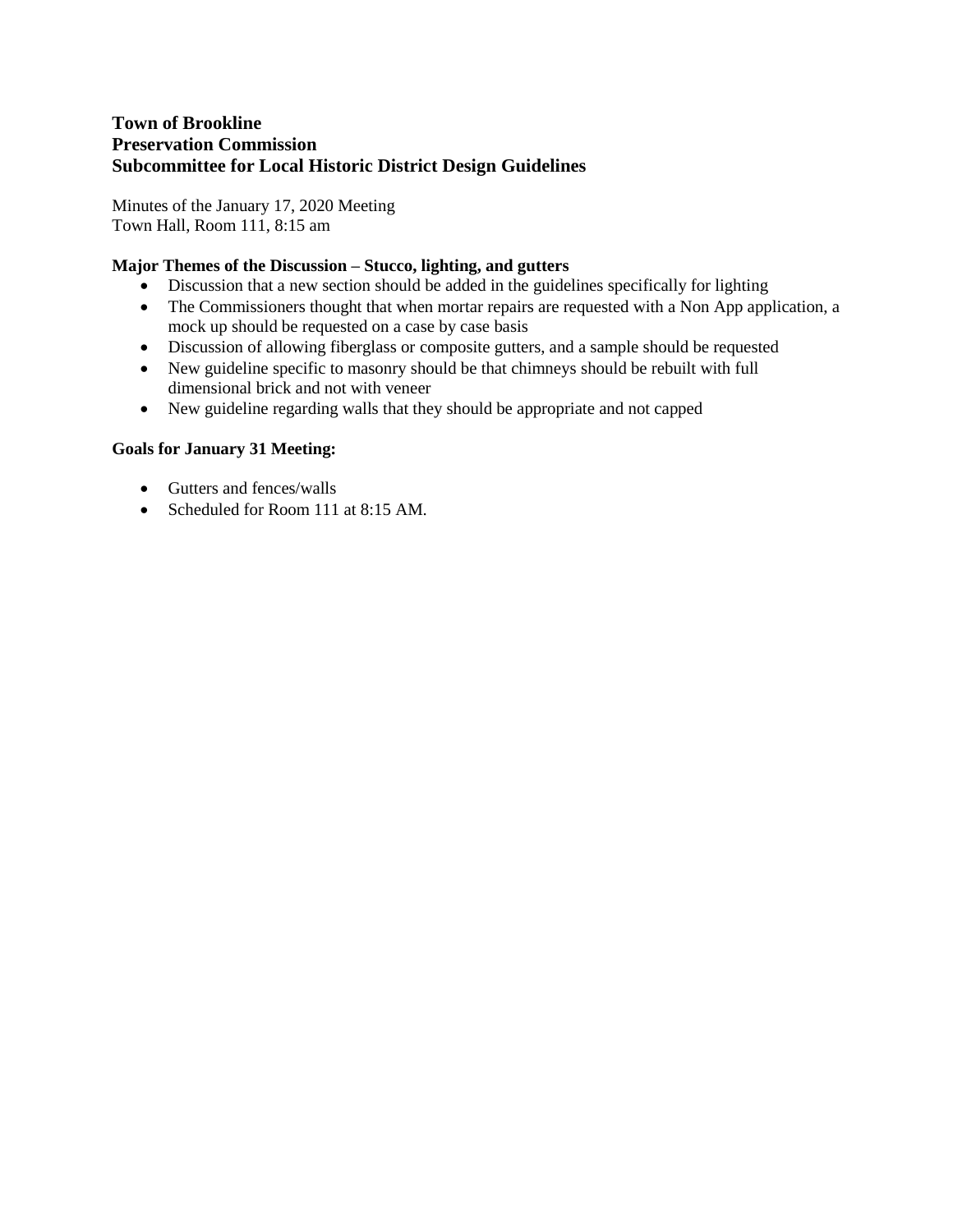Minutes of the January 31, 2020 Meeting Town Hall, Room 111, 8:15 am

# **Major Themes of the Discussion – gutters, fences and walls**

- Discussion of allowing fiberglass or composite gutters: question about the cornice and how it will work at the corners. Applicants should be asked
- Suggestion to add a guideline stating that alternatives to wood would be reviewed on a case by; case basis; further guidance that the Commission can ask for samples to demonstrate how the proposal would be indistinguishable from the existing gutters
- Conversation about stone walls and what should be allowed: suggestions include not allowing thin stone depending on visibility; reference to the context, modern walls for brand new similar to how the Commission handles additions, and preference to natural materials. Suggestion to include that veneer should not be allowed and that stone should be at least 4" thick.

# **Goals for January 31 Meeting:**

- Sustainability
- Scheduled for Room 111 at 8:15 AM.